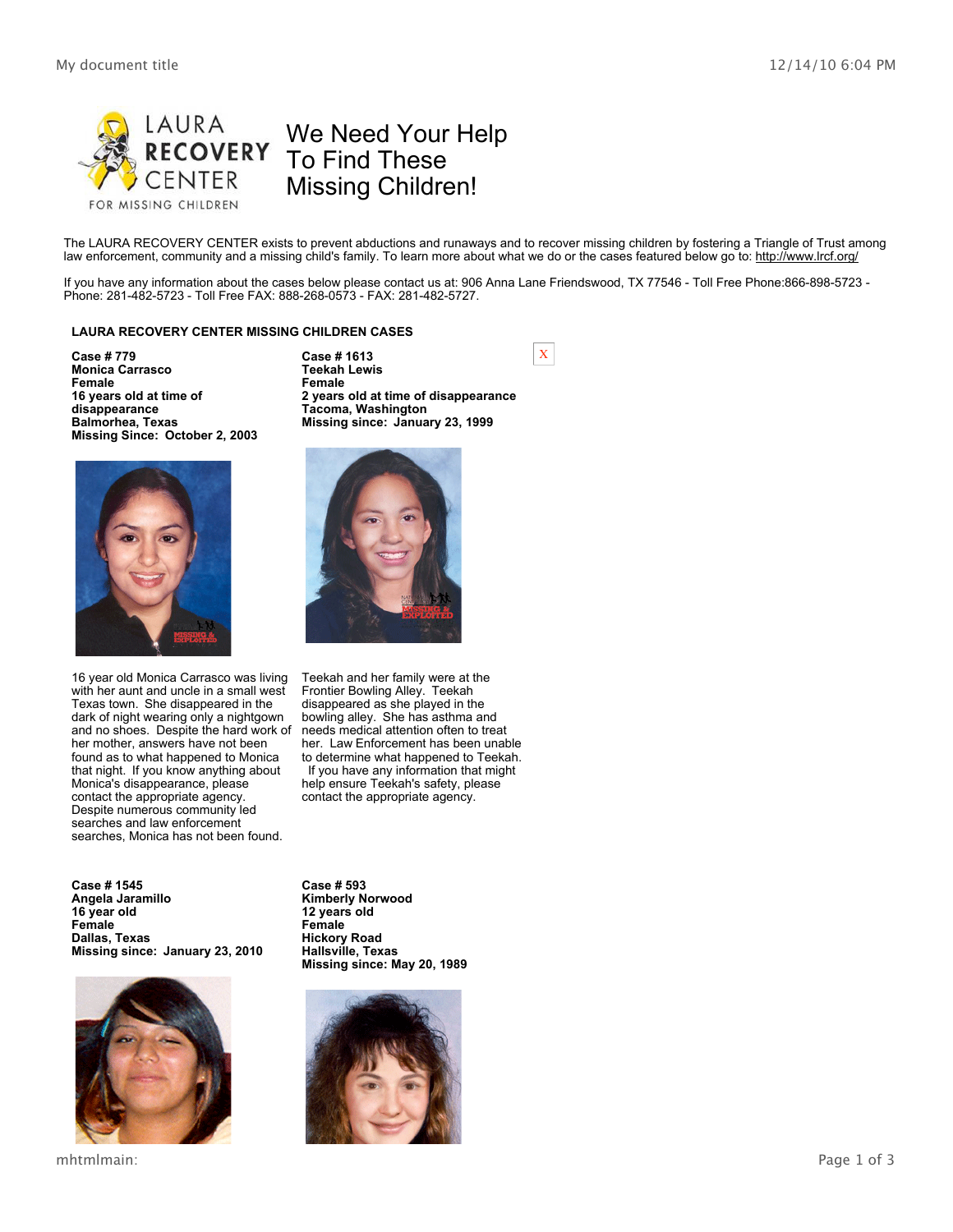## My document title  $12/14/10\,6:04\,$  PM



Angela disappeared after attending a party with friends. She text messaged her mother asking to spend the night with a friend. When she didn't return the next day, the family learned Angela never went to the friend's home. It is unusual that Angela would be gone this long and not make contact with friends and family.

**Case # 890 Georgina De Jesus 14 years old Female Cleveland, Ohio Missing since: April 2, 2004**



Gina was walking home from a friend's house when she vanished. The area she in which she was last seen was largely commercial, consisting of many small businesses with a few old apartment buildings. Despite numerous searches and vigils, the use of billboards, and good media coverage Gina remains missing.

**Case # 1623 Andrew Mosier 13 years old Male Houston, Texas Missing since: August 5, 2010**



mhtmlmain: Page 2 of 3 Andrew has family in Houston, Texas Beaux went with her mother for



Kimberly was last seen at about 5:15 p.m. by her friends as they were all walking home. They split up about one mile from her home, and she has not been seen since. Numerous searches, investigations, and follow up on leads have been conducted. It is time for Kimberly's mother to know where her daughter is.

**Case # 761 Lee Anna Warner 5 years old Female Chisholm, Minnesota Missing since: June 14, 2003**



Five year old Lee Anna Warner was described as a "tiny brown haired, brown eyed chatterbox." On June 14, 2003 she walked down her street in her small hometown to see a friend. When she found the friend was not there, she headed back home. She never made it. Numerous and extensive ground, water, and air searches were conducted. The area was also searched by dog teams and thermal imaging was used. None of these were successful, and we are no closer to finding Lee Anna.

**Case # 1631 Beaux Morris 5 years old Female Waco, Texas Missing since: December 31, 2009**